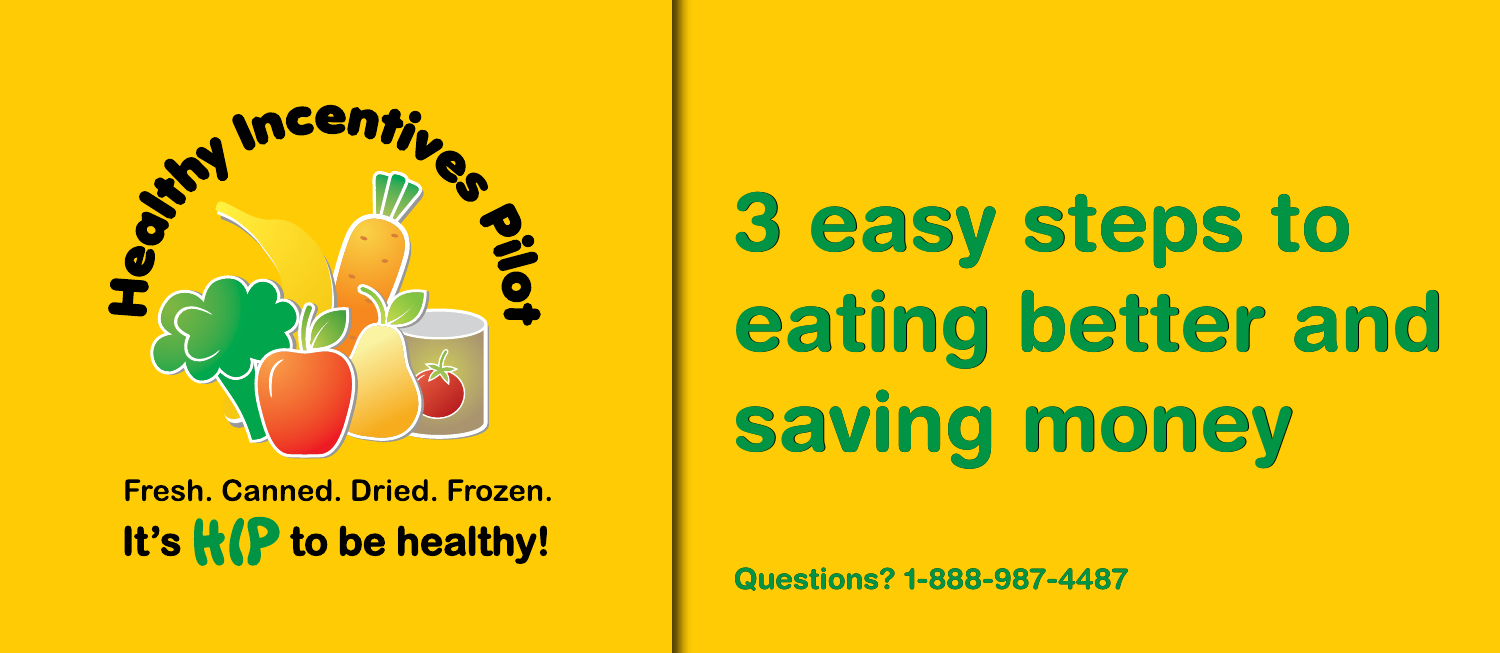

## 1. Buy HIP fruits and vegetables with your EBT card

- $\blacksquare$  When you buy HIP fruits and vegetables, you get DOLLARS back on your EBT card.
- $\blacksquare$  All fresh fruits and vegetables (except white potatoes).
- Any brand of canned, frozen or dried fruits and vegetables (except white potatoes) with nothing added (except salt).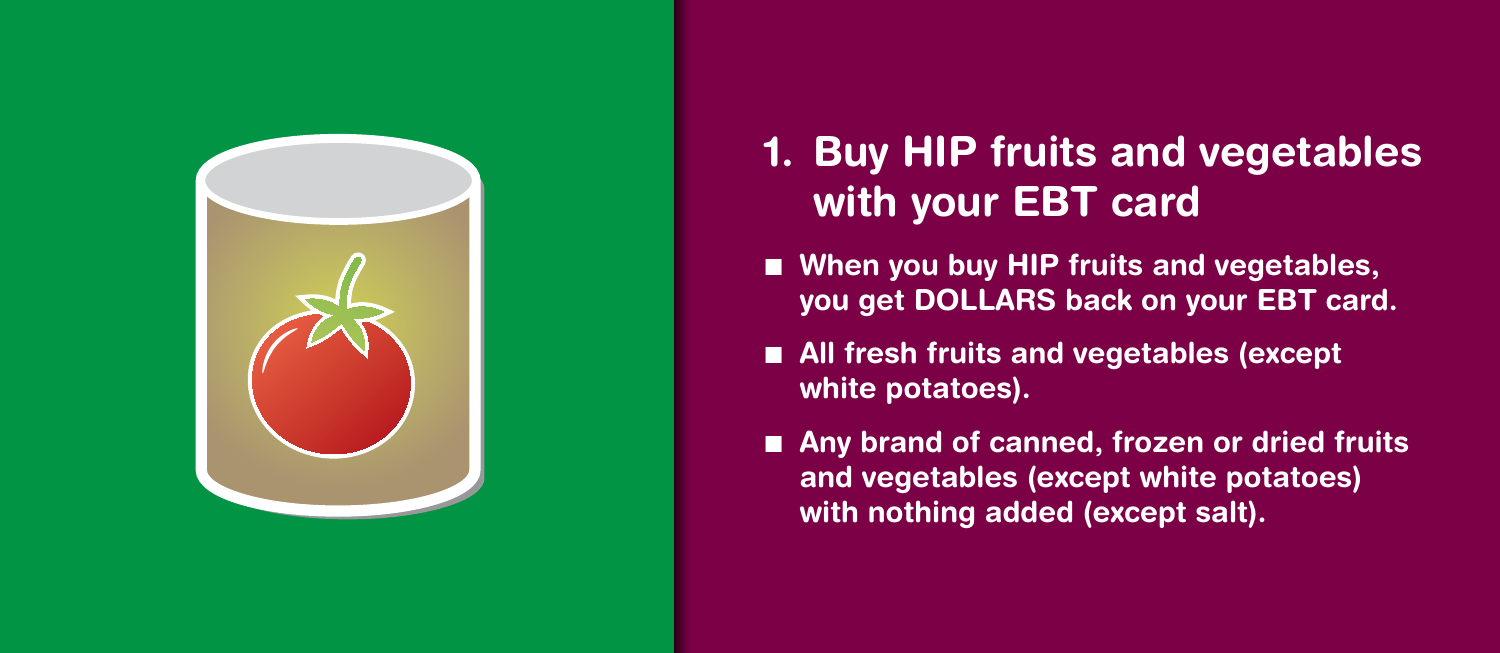

## 2. Earn SNAP \$\$ back on your EBT card

■ For every DOLLAR you spend on fruits and vegetables, you get 30 cents instantly on your EBT card to spend on any SNAP foods.

■ You can spend the extra money you earn anytime—it does not expire.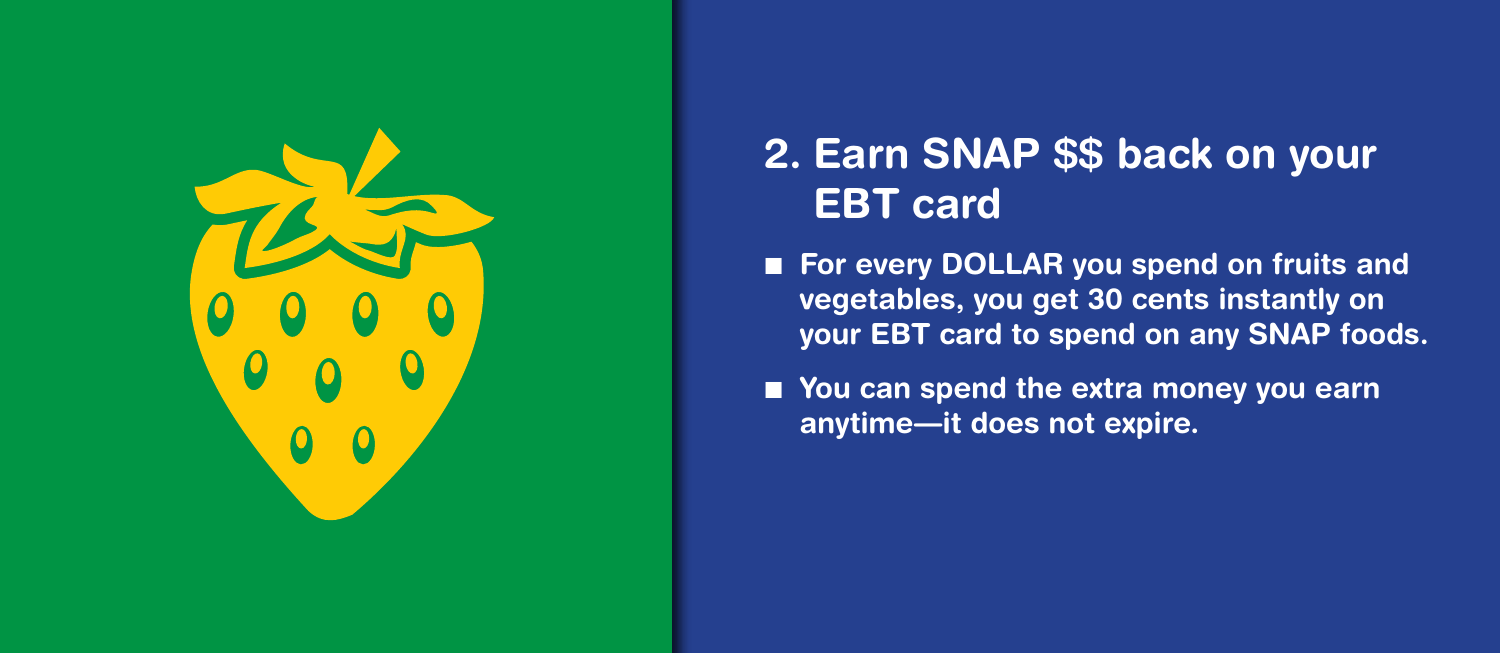

Fresh. Canned. Dried. Frozen. It's  $\mathbf{H}(\mathbf{P})$  to be healthy!

#### 3. Find a HIP store near you

- **n** Look for the HIP logo at supermarkets, convenience stores, grocery stores, bodegas, and farmers markets.
- You will automatically get the credit when you shop at: Stop & Shop, WalMart, Price Rite, Geissler's, and Cumberland Farms.
- $\blacksquare$  At other HIP stores be sure to tell the HIP logo cashier that you are HIP.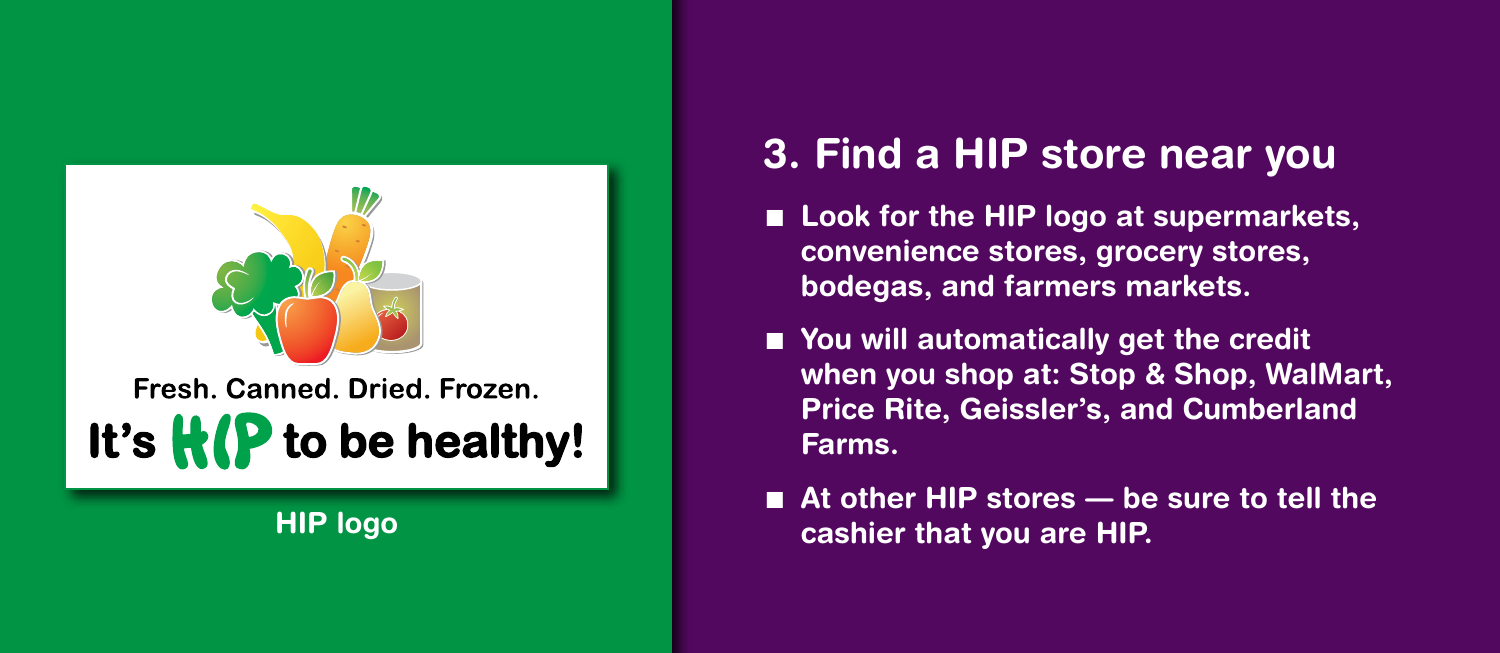

1. Buy HIP fruits and vegetables with your EBT card.

2. Earn SNAP \$\$ back on your EBT card.

3. Find a HIP store near you.